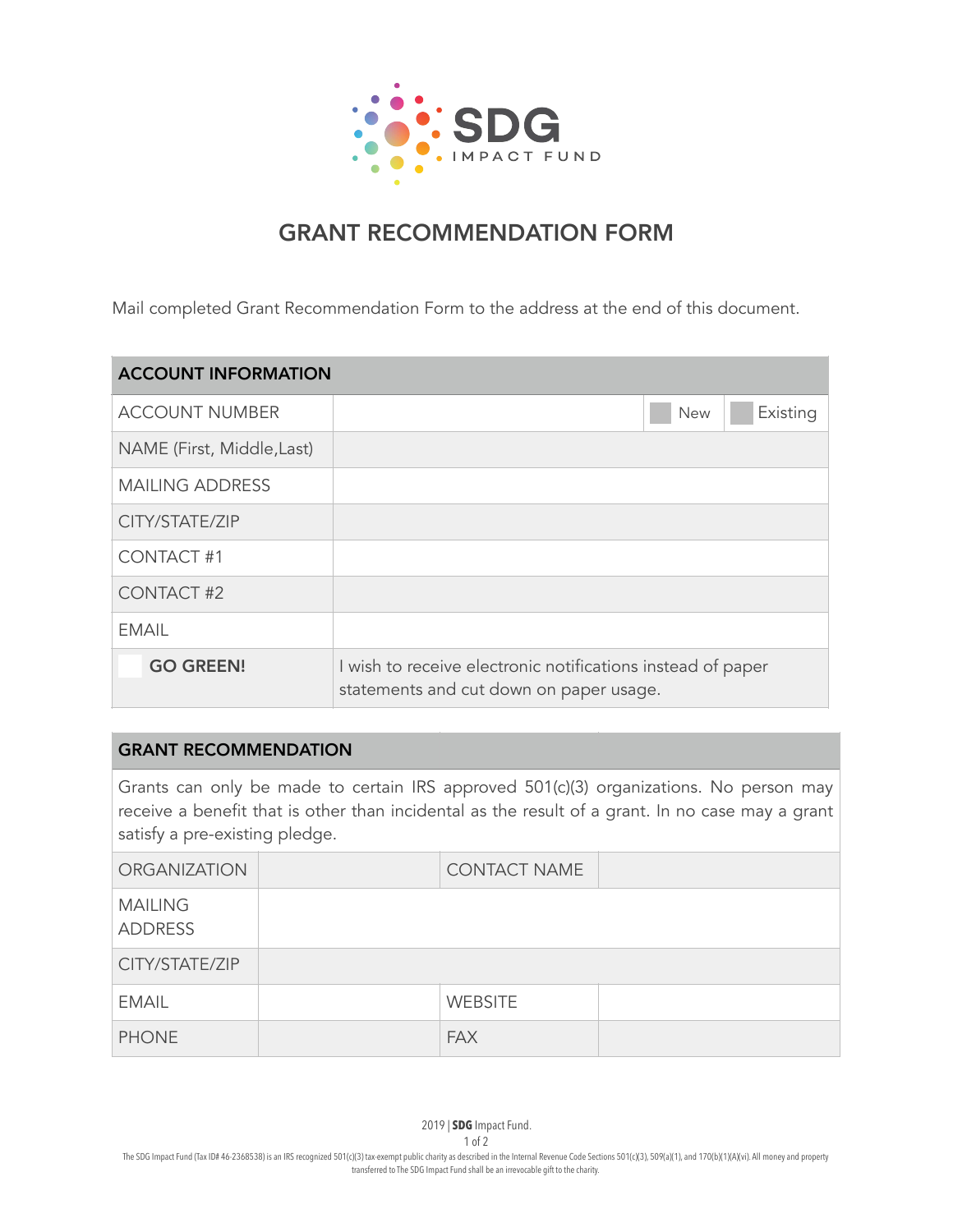

## GRANT RECOMMENDATION FORM

| <b>ADDITIONAL INSTRUCTIONS</b>        |                           |                                                   |  |  |  |  |
|---------------------------------------|---------------------------|---------------------------------------------------|--|--|--|--|
| Please specify grant<br>instructions: | <b>GENERAL OPERATIONS</b> | SPECIAL PROJECT (Please<br>provide a description) |  |  |  |  |
|                                       |                           |                                                   |  |  |  |  |
|                                       |                           |                                                   |  |  |  |  |
|                                       |                           |                                                   |  |  |  |  |
|                                       |                           |                                                   |  |  |  |  |

| <b>SIGNATURES</b>        |              |  |  |  |
|--------------------------|--------------|--|--|--|
|                          |              |  |  |  |
|                          |              |  |  |  |
|                          |              |  |  |  |
| <b>DONOR 1 SIGNATURE</b> | <b>TITLE</b> |  |  |  |
|                          |              |  |  |  |
|                          |              |  |  |  |
|                          |              |  |  |  |
| DONOR 1 PRINT NAME       | <b>DATE</b>  |  |  |  |

| <b>GRANT RECOMMENDATION</b> |  |         |                        |  |  |
|-----------------------------|--|---------|------------------------|--|--|
| GRANT .                     |  | TAX ID# |                        |  |  |
| AMOUNT                      |  |         | $($250$ minimum grant) |  |  |